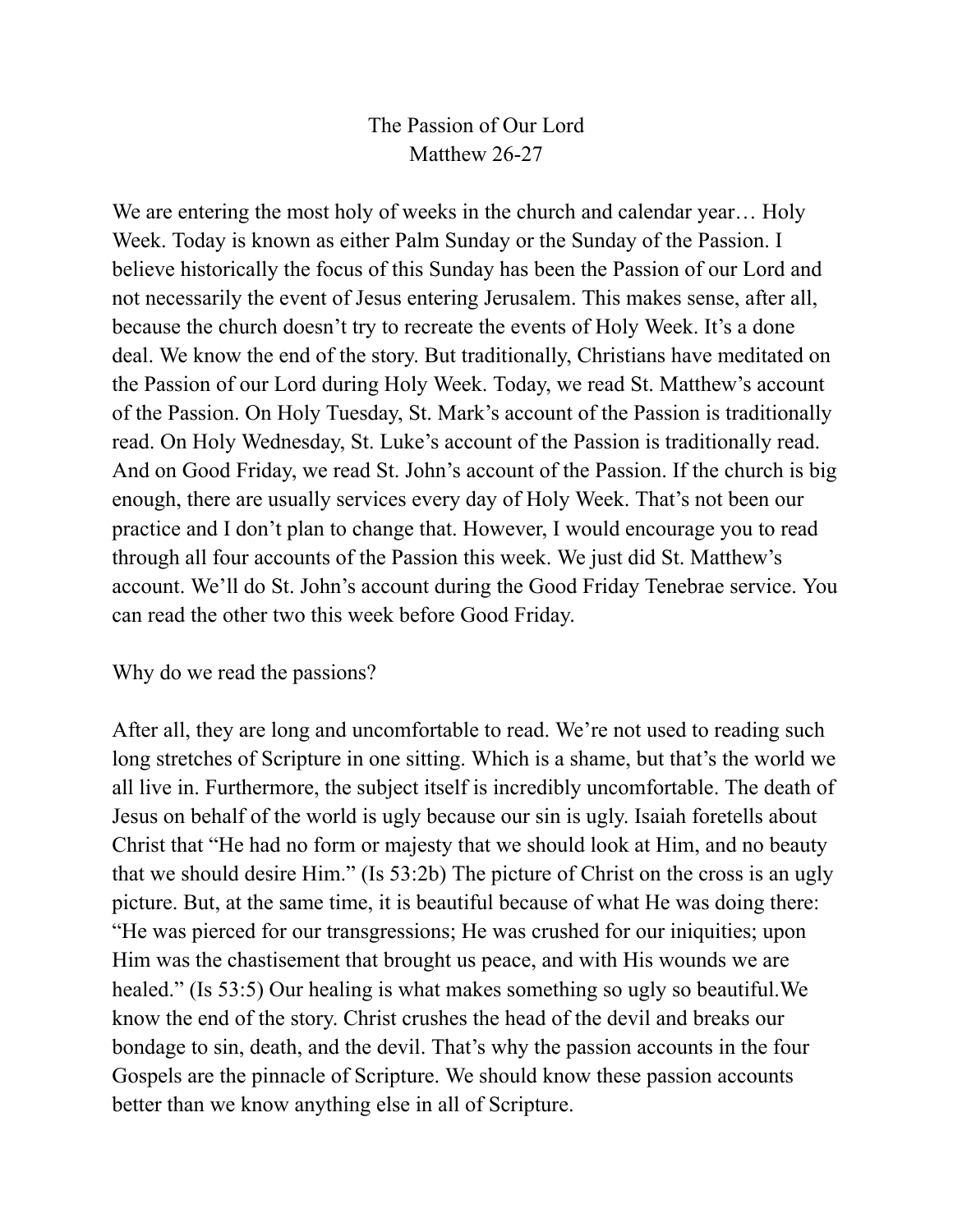That's where Christ the Bridegroom paid the price to redeem His bride, the church. That's where you see the love of God for you.

We don't read, mark, learn, and take the passion accounts to heart to feel sorry for Jesus. His suffering is at an end. If you want to say that He's still long-suffering over His stiff-necked Chrstians, I'll grant you that. But His Passion is complete. The preacher in Hebrews says, "Jesus, the founder and perfecter of our faith, who for the joy that was set before Him, endured the cross [and] despised the shame." (Heb 12:2) The joy of Jesus is the joy of the bridegroom winning the hand of His bride. When we see someone struggle against adversity, pain, and even death to claim a prize, we rejoice with them when they win that prize. How much more should we rejoice when we hear again of our Savior's struggle against sin, death, and the devil?

We read and meditate upon the Passions to remember our part in it. Sadly, the air we breath and the water we drink is full of the modern attitude that we're smart and ancient people in the time of Jesus were stupid. We aren't impervious to its influence. Many times, we fall into the trap of thinking we're so much stronger and smarter than Judas or Peter or the Pharisees or the Scribes. There's no way we would have betrayed or denied or accused or mocked our Lord. Not really. We think we love Jesus so much that there's no way we put Him on the cross. We easily forget how desperately wicked our old Adam is. It is good to meditate upon the Passion and to put yourself into it.

In your flesh, you may be like the apostles who are indignant at Mary for anointing Jesus's feet and hair with expensive ointment. It seemed like such extreme extravagance. Do you ever get indignant with how much a pastor is paid? Do you ever get irritated with what the church spends on such things like paraments and other decorative things? Do you ever get frustrated that the church isn't doing enough for the local community? Our sin sent Jesus to the cross.

In your flesh, you may be like Judas Iscariot who betrayed our Lord. Have you ever fallen away from the faith? Have you tasted the sweetness of the Gospel and insisted on the bitterness of works righteousness? Our sin sent Jesus to the cross.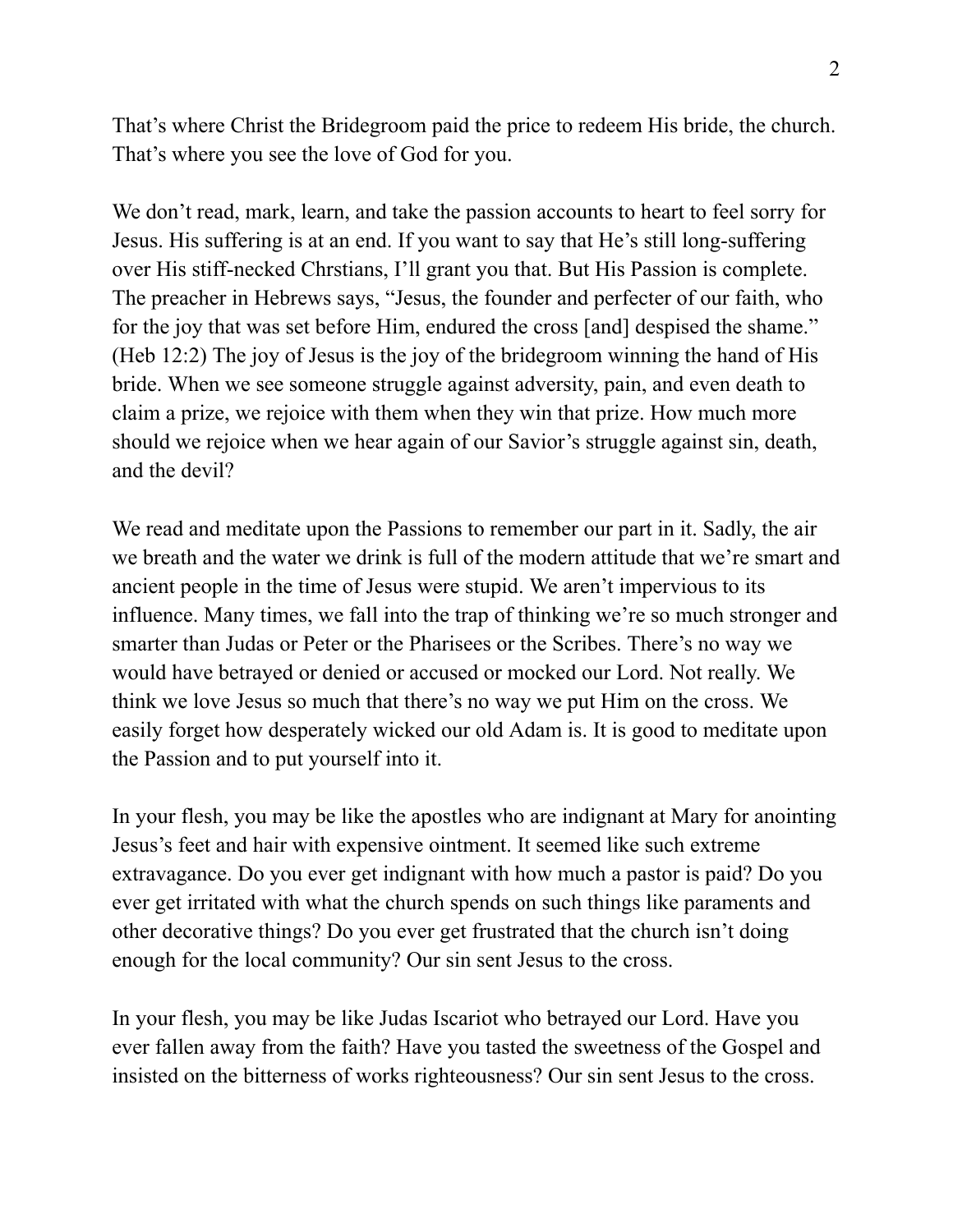In your flesh, you may be like Peter. Peter is bold and foolish and strong and weak all at the same time. He boldly proclaims that he will stick with Jesus even unto death and yet denies knowing the Lord. He boasts of his strength all the time and yet cannot even stay awake one hour with the Lord. Have you ever kept quiet so that others won't know you're one of those weak, foolish Christians? Have you ever failed in something you vowed to do for the Lord? Our sin sent Jesus to the cross.

In your flesh, you may be like Caeaphas or Pilate throwing wild and baseless accusations at Jesus. Caeaphas was looking for any excuse to murder Jesus. Pilate knew Jesus was innocent, but condemned Him anyway. Have you ever been angry at God for your lot in life? Have you ever worried because things seem out of control? You basically accuse God of not doing His job. Our sin sent Jesus to the cross.

In your flesh, you may be a false witness to Christ. The false witness reported Jesus' words, but they were mis-reported and misused. You may have, at times, confessed a works-righteous faith in Christ. You may have, at times, confessed a type of prosperity gospel. There's a fine line between expressing thanksgiving for blessings from God and equating those blessings with the idea that God is pleased with you. When God answers prayer with a "No," you're still His dear child. I'm sure you've seen those memes declaring God is good when someone is healed. Well, God is still good when He doesn't heal. Our sin sent Jesus to the cross.

In your flesh, you may be like the crowd shouting "Crucify Him" and "His blood be on us and our children." Or you may be like the people passing by mocking Jesus. Do you ever sin assuming you're forgiven? Do you despise the righteous demands of God wanting to live your life "your" way? Our sin sent Jesus to the cross.

You are certainly Barabbas. You may not have spent time in jail like Barabbas but in the heavenly court, you are just as guilty as Barabbas. Yet God sets you free and replaces you with His only begotten Son to take the punishment you so richly deserve. Your sin put Jesus on the cross and Jesus gladly takes punishment from God His Father in your place.